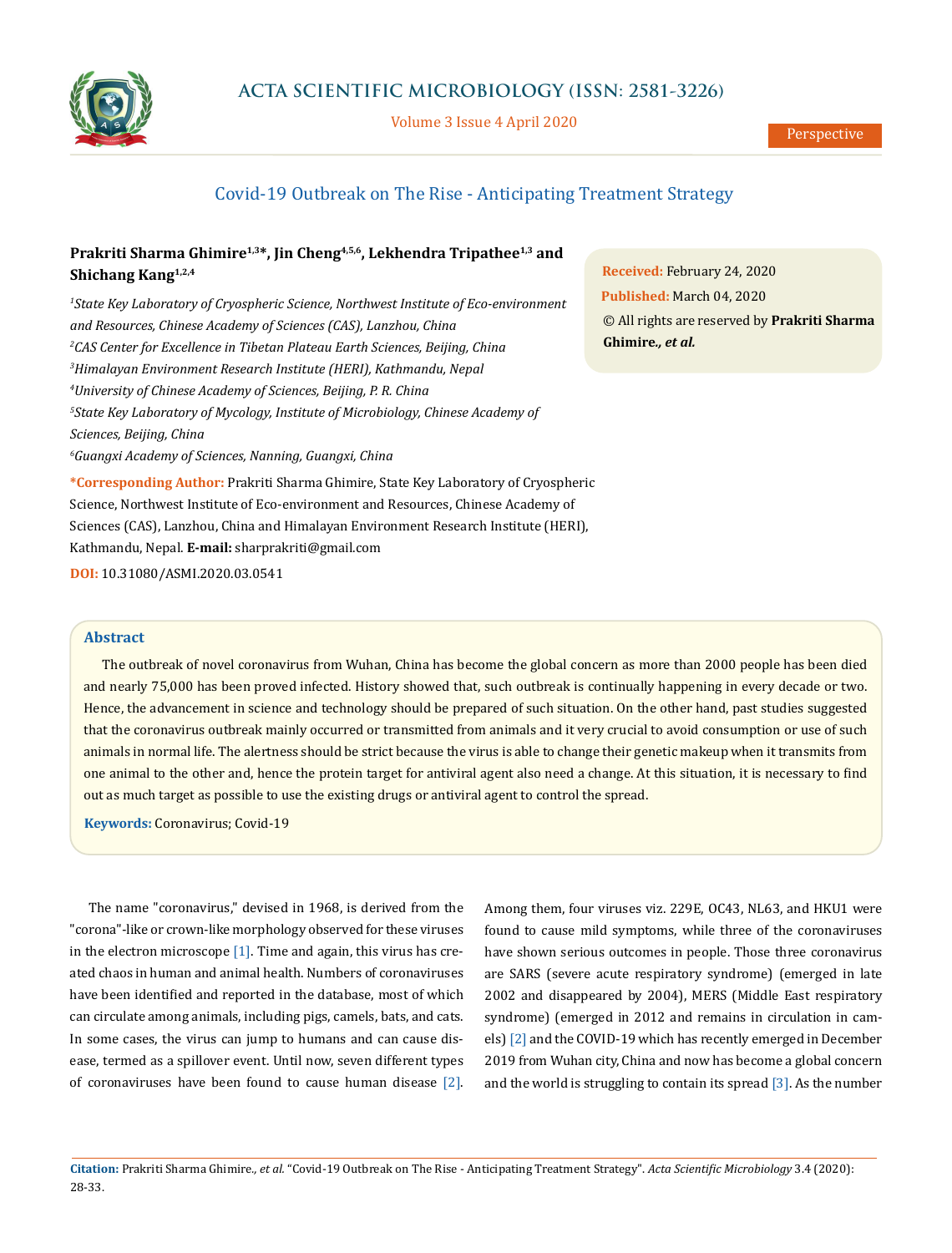of cases of novel coronavirus has heightened with nearly 75000 and more than 2000 deaths, the World Health Organization (WHO) has already declared an emergency.

Wuhan coronavirus is a novel coronavirus which is a member of the coronavirus family that has never been encountered before. Similar to other coronaviruses, it has also found to be originated from animals showing ~89% similarity with Bat SARS-like coronavirus isolate Bat-SL-CoVZC45 in Chinese bats (https://blast.ncbi. nlm.nih.gov/Blast.cgi). It is also noted that most of the early diagnosed patients either worked or frequently shopped in the Huanan seafood wholesale market in the center of the Chinese city, which also sold live and newly slaughtered animals, including bats and snakes. Scientists suggest that the origin of such deadly viruses (such as SARS, MERS, COVID-19) are usually by animal host most probably bats. However, a recent study also predicts it could be a snake and possibly transmitted via intermediary species such as pigs, camels, or cats [4]. The Wuhan Coronavirus COVID-19 has several symptoms, mainly pneumonia, cough, fever, and breathing difficulty. In a more severe case, the symptoms lead to organ failure. The antibiotic and antiviral drug does not affect it. The hospitals all over the world are providing support for lungs and other organs and supplementing fluid trying to prevent multi-organ disfunction and multi-infections. However, in this situation, the recovery of a person also depends on their immune system because it is found the most of the death was observed in those who are already in poor health conditions. The most serious aspect of this virus is due to its potential for human-to-human transmission and asymptomatic contagious. It is mentioned that Coronaviruses, like the Wuhan virus, can travel only about six feet from the infected person; however, it is not known how long they live on surfaces.

Unlike SARS, after being criticized for not sharing the information, the Chinese government is making great effort to reduce the transmission and to determine the best way to handle the deadly, rapidly spreading disease. Although there's no specific treatment for coronaviruses, and with the facts, the virus will complete its course, the doctor says, most people will recover on their own. For minor cases, the best way to treat symptoms is to take pain and fever medications, such as tylenol, aspirin or decongestant (Jay Cook, Chief Medical Officer at Providence Regional Medical Center in Washington) use a room humidifier or take a hot shower to help ease a sore throat and cough, drink plenty of liquids, and rest

The molecular function in gene ontology (GO) of coronavirus showed its involvement in transporter activity, transmembrane activity possessing ionic, carboxylic acid, organic and malate transmembrane transport activity while the biological process includes development, multicellular organismal, anatomical and tube development process (Figure1 and 2). This suggest that these viruses are involved in wide range of molecular function and biological process. However, the treatment of coronavirus has created a problem for scientists. Some of the drugs and vaccines are standing on the pipeline to be effective but successful result has not been obtained yet. Some of the promising treatment methods include vaccines, drugs that target viruses or the host cells and genetically engineered human T-cells. However, all the methods cannot be regarded as an instant solution to this global outbreak. Vaccine development is a complicated process often requiring 10 - 15 years. It needs to identify natural or synthetic antigens that could include virus-like particles, weakened viruses, or other substances derived from pathogens that can produce antibodies against those particles and stay in the bloodstream for life long. Drugs can also work effectively for viruses but it has more undesirable side effects. Viruses can enter the human cells, can replicate itself and destroy the new cells. For instance, the drugs could block virus replication inside cell; however, the virus remains dormant and could mutate or change its features to become more destructive. Another drug that induce targeted apoptosis and phagocytosis could also be effective but it takes long research that cannot provide any solution to the present situation. Another potential prevention is the development of genetically engineered human T-cells that recognize and kill infected cells and inject them into a human. However, each T-cell is specific to each person and it takes long time to develop T-cells in the laboratory. So at the present moment, two possible out ways could be considered. One is the rapid development of vaccine by combined effort globally and another is to use the existing drugs. Since it has been seen that the genomes of virus (in fact most of the microorganisms) possess some percentage of similarities. With this regard, it is possible to analyze the nucleotide sequences, amino acid sequences, some conserved sequence and its similarity with other viruses. Current report stated that anti-HIV drug is being repurposed to act against coronavirus. This can provide some clues to find some common properties of virus and use the existing drugs.

**Citation:** Prakriti Sharma Ghimire*., et al.* "Covid-19 Outbreak on The Rise - Anticipating Treatment Strategy". *Acta Scientific Microbiology* 3.4 (2020): 28-33.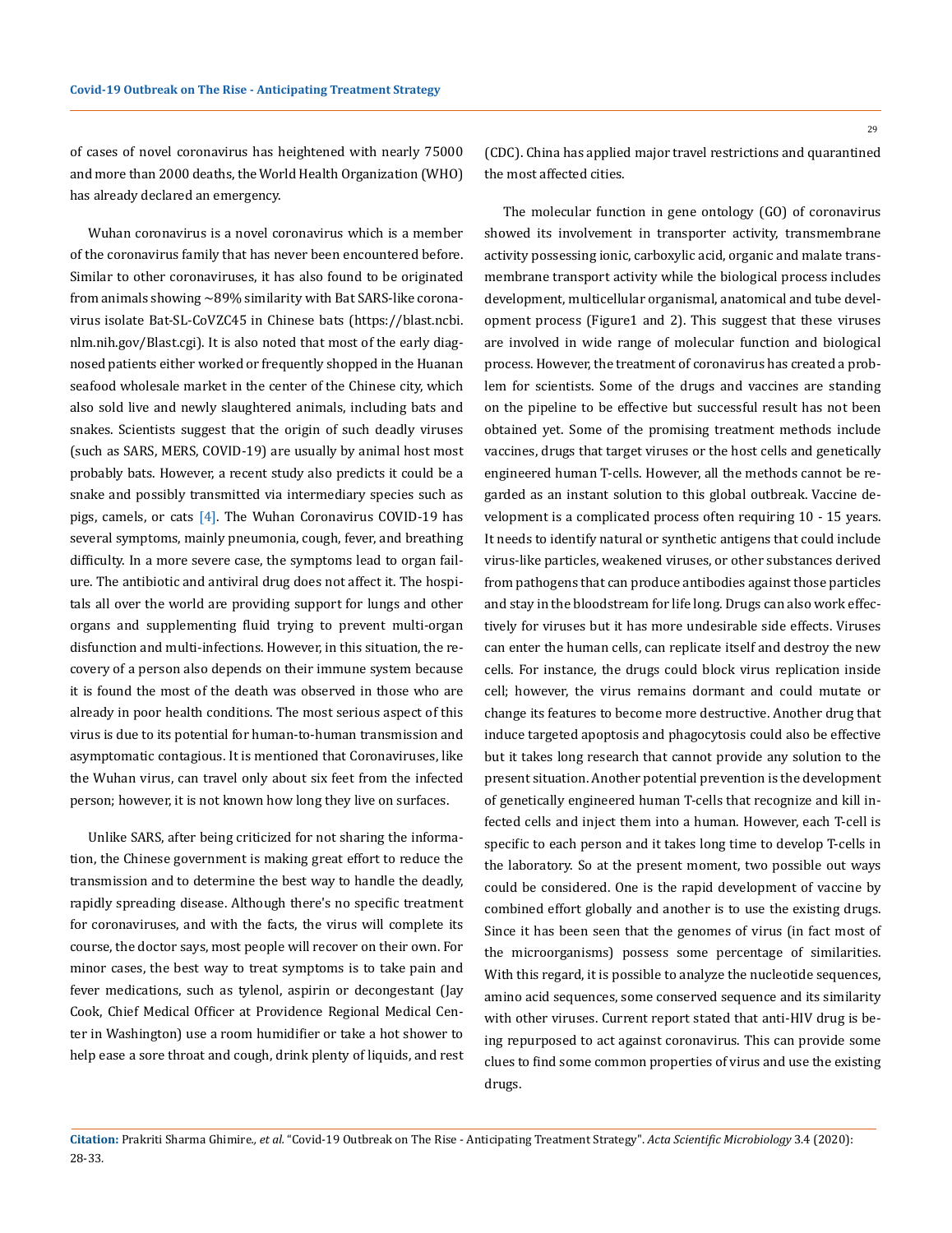

**Figure 1:** Gene Ontology of coronavirus family for molecular function. The sequences were blasted for Wuhan Coronavirus isolate HU-1. The sequences of coronavirus included are: NC\_045512.2 (100%), MN988669.1 (100%), MN994468.1 (99.99%), MN975262.1 (99.98%), MG772933.1 (89.12%) and AY395003.1  $(82.34\%)$ .

Like SARS and MERS, 2019-Coronaviruses are enveloped, positive-stranded RNA viruses with approximately 30,000 nucleotides. The uniprot.org analysis showed that there are around 15000 GO in around 13750 organisms. The un-translational regions (UTR) and open reading frame (ORF) of Wuhan Human Corona Virus (WHCV) are similar to two coronaviruses; a human-origin coronavirus (SARS-CoV Tor2, AY274119) and a bat-origin coronavirus (Bat-SL-CoVZC45, 110 MG772933) with a gene order 5'-replicase ORF1ab-S-envelope(E)-membrane(M)-N-3'. It has 5' and 3' terminal sequences characteristic of the betacoronaviruses (265 nt at



**Figure 2:** Gene Ontology of coronavirus family for biological process. The sequences were blasted for Wuhan Coronavirus isolate HU-1. The sequences of coronavirus included are: NC\_045512.2 (100%), MN988669.1 (100%), MN994468.1 (99.99%), MN975262.1 (99.98%), MG772933.1 (89.12%) and AY395003.1  $(82.34\%)$ .

the 5' terminal and 229 nt at the 3' terminal region). The expected replicase ORF1ab gene of WHCV is 21,291 nt in length and contained 16 predicted non-structural proteins, followed by (at least) 13 downstream ORFs, as explained by Wu *et. al*., 2020 [5]. Further, high similarities of amino acid sequences and predicted protein structure between WHCV and SARS-CoV RBD domains suggest that WHCV may efficiently use human ACE2 as a cellular entry receptor, perhaps facilitating human-to-human transmission [6,7]. Previous study on SARS-CoV showed presence of two overlapping open reading frames (ORF1a and ORF1b), which act on translational readthrough by a-1 ribosomal frameshift mechanism. This permits the translation of the overlapping reading frames into single polyprotein pp1ab, whereas, translation without the -1 ribosomal frameshift mechanism produces pp1a cleaved by two viral proteinases,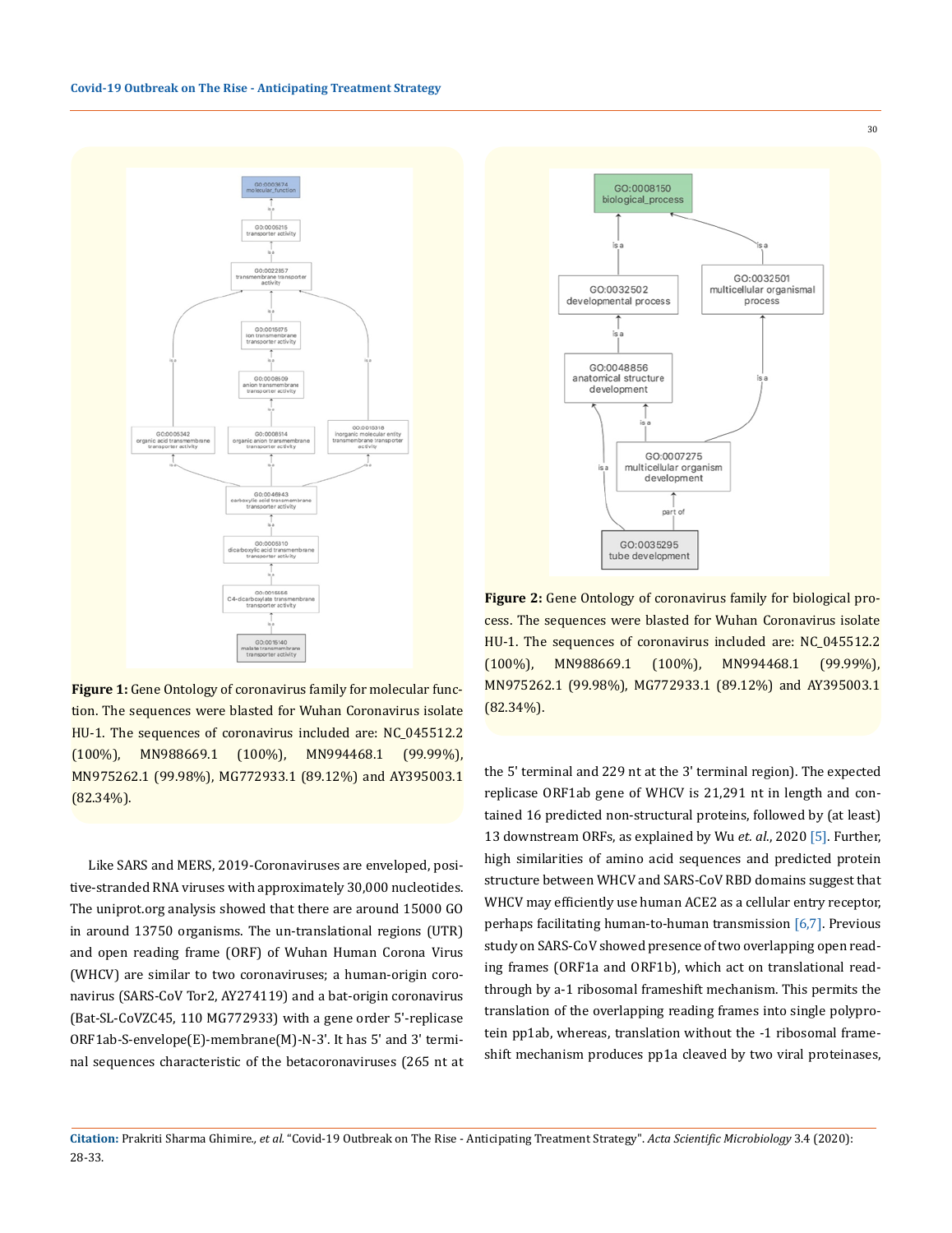3C-like protease (3CLP) and papain-like protease (PLP), yielding non-structural proteins essential for viral replication  $[8-10]$ . These polyproteins have important role in developing antiviral agent. As per now many antiviral drug has been tested for corona virus, however, no specificity has been successfully obtained. For example, 3CLP, PLP, RNA-dependent RNA polymerase (RdRp) and the 5′-3′ helicase [10,11], E protein (Orf4), M protein (Orf6), and N protein (Orf9)  $[10]$  has been considered as a viable target for two viruses SARS and MERS to act as viral inhibitors. Mainly replication inhibitors and entry inhibitors are commonly understood mechanism to develop antiviral agents. 3CLP papain like protease (PLP) and nsp13 (helicase) which is an essential component of the SARS-CoV replication machinery, are among the first SARS-CoV inhibitors that were discovered by screening compound libraries using a fluorogenic peptide [10,12]. The compounds such as zinc or mercury conjugates, C2-symmetric diols, peptidomimetic α,β-unsaturated esters, anilides, benzotriazole, N-phenyl-2-(2-pyrimidinylthio) acetamide, biphenyl sulfone, glutamic acid and glutamine peptides possessing a trifluoromethylketone group, pyrimidinone, and pyrazole analogues were identified to inhibit 3Cpro of picornaviruses CV-B3 (coxsackievirus), EV-71 (enterovirus) and RV- 14 (rhinovirus) (coronavirus and picornavirus dual inhibitors) [10]. Further, a yeast-based assay to screen for small molecules that block SARS-CoV replication based on their inhibition of nsp3 or PLP has also been established  $[13]$ . In that research it was observed that one compound, NSC158362, can inhibit SARS-CoV but not influenza. Likewise, inhibitors SARS-CoV helicase (termed as nsp13) are found to restrict its unwinding and ATPase activities. Among the experimented compounds, bananin, iodobananin, vanillinbananin, and eubananin were found to effectively inhibit the helicase activity of nsp13 by inhibiting the ATPase activity of the helicase with IC<sub>50</sub> values in the range  $0.5 - 3 \mu$ M. Recently, SSYA10-001, belonging to helicase inhibitor, was shown to exhibit a broad-spectrum activity against other coronaviruses, including MERS-CoV and mouse hepatitis virus (MHV) [10,14]. Entry inhibitors are other potential targets for the analysis of antiviral agents. One example is RFI 641, small molecules that inhibit the binding of particles at a hydrophobic pocket of the fusion (F) glycoprotein and restrict the entry of respiratory syncytial virus [15]. Similarly, Maraviroc is an entry inhibitor of HIV that targets CCR5, Enfuvirtide and SC29EK are peptides inhibit binding to the viral transmembrane protein gp41. The surface glycoprotein of SARS-CoV, SARS-S, possesses two constituents S1(receptor-binding domain (RBD)), and

S2 (fusion peptide). In case of SARS-CoV, interactions of the SARS-S RBD with the cell surface receptor, angiotensin-converting enzyme 2 (ACE2) [10,16] allows the entry of virus and cleaved by cellular protease called cathepsin L has been reported [10,17,18]. However, no specific drugs have been approved for SARS or other coronaviruses. While, it is important to be noted that during SARS outbreak major drugs including ribavirin with and without corticosteroids, interferon (alfacon-1) with corticosteroids [10], and ribavirin with protease inhibitors [10,19] had shown some positive outcomes. In last several years, efforts on combinations of several medications have been performed [20] but satisfactory results have not been obtained because of high concentration dosage and adverse side effects (hemolytic anemia, elevated transaminase levels and bradycardia, depression, suicide, relapse of drug abuse/overdose) [21-23]. Numbers of companies all over the world in collaboration with WHO and other research institutes are working on developing candidates for antiviral vaccines and drugs. Among them, Novavax's MERS and Inovio Pharma's INO-4700 that bind to the major surface spike (S) protein has been developed. Similarly, Galidesivir (BCX4430) (broad-spectrum antiviral activity), Regeneron's REGN3048-3051 (bind to S-protein), several HIV protease inhibitors such as lopinavir, ritonavir and cipla have also been repurpose to use against coronavirus. Moreover, the recent information about COVID-19 virus in news have reported that the use of HIV drugs have shown good result for treatment and it is being used with positive results for lots of the infected patients in which about 21.4% (https://covid19info.live/ ) has been recovered in mainland China itself. Nevertheless, it could more rapidly be tested in patients infected with the new coronavirus.

Overall, past history suggest that these outbreaks are common in every decades or two. And most of the outbreaks has been found to be animal originated. It suggests that animals can be considered as the natural reservoir hosts of such viruses. Although corona virus is identified widely in bats, snakes, cats and dogs, there might be several other reservoir host of this virus which need to be studied in future. Because, COVID-19 virus was identified in Wuhan seafood and live animal market, there could other animal source of this virus. Another thing that should be considered is to ban the consumption of such wild animals and birds so as to avoid the outbreak of various diseases. Further, at this health emergency situation of COVID-19 outbreak, where thousands are being infected and hundreds are dead, the most important thing is to find the an-

**Citation:** Prakriti Sharma Ghimire*., et al.* "Covid-19 Outbreak on The Rise - Anticipating Treatment Strategy". *Acta Scientific Microbiology* 3.4 (2020): 28-33.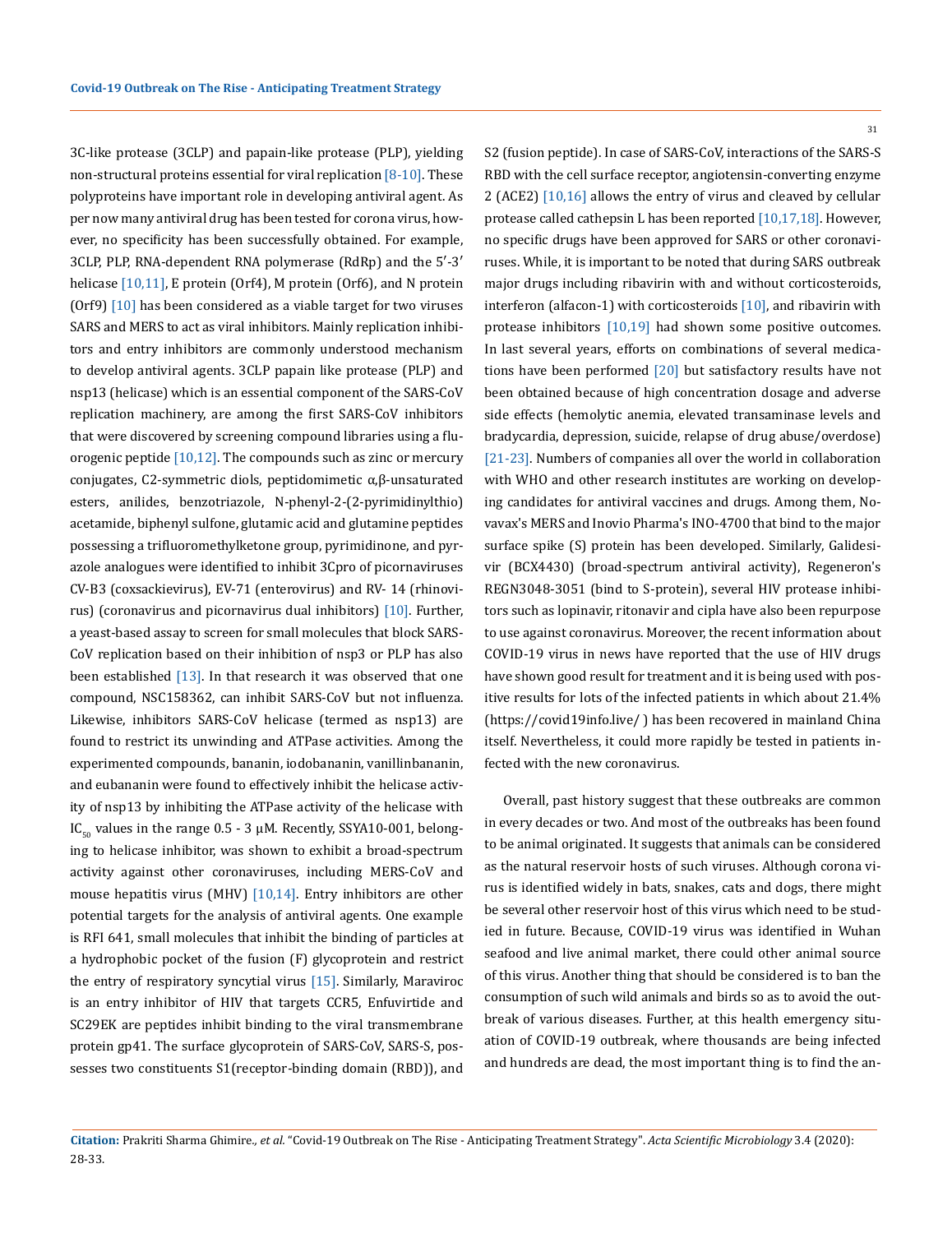tiviral agents, drugs or chemical that can work in cocktail. Since, developing vaccines, drugs and other genetic methods take longer time, it is important to use the combination of existing drug based on their target protein or cell surface receptor.

#### **Acknowledgment**

We acknowledge the support provided by the second Tibetan Plateau Scientific Expedition and Research Program (STEP) (2019QZKK0605), the National Natural Science Foundation of China (41630754, 41721091) and the State Key Laboratory of Cryosphere Science (SKLCS-ZZ-2018). Prakriti Sharma Ghimire is supported by a PIFI Fellowship from the Chinese Academy of Sciences (PIFI2018PC20021) and China Postdoctoral Science Funding (2019M663859).

#### **Bibliography**

- 1. [Weiss SR and S Navas-Martin. "Coronavirus pathogenesis and](https://www.ncbi.nlm.nih.gov/pmc/articles/PMC1306801/)  [the emerging pathogen severe acute respiratory syndrome](https://www.ncbi.nlm.nih.gov/pmc/articles/PMC1306801/)  coronavirus". *[Microbiology and Molecular Biology Reviews](https://www.ncbi.nlm.nih.gov/pmc/articles/PMC1306801/)*  [69.4 \(2005\): 635-664.](https://www.ncbi.nlm.nih.gov/pmc/articles/PMC1306801/)
- 2. [Gretebeck LM and K Subbarao. "Animal models for SARS and](https://www.sciencedirect.com/science/article/pii/S187962571500098X)  MERS coronaviruses". *[Current Opinion in Virology](https://www.sciencedirect.com/science/article/pii/S187962571500098X)* 13 (2015): [123-129.](https://www.sciencedirect.com/science/article/pii/S187962571500098X)
- 3. Wang C., *et al*[. "A novel coronavirus outbreak of global health](https://www.thelancet.com/journals/lancet/article/PIIS0140-6736(20)30185-9/fulltext)  concern". *[The Lancet](https://www.thelancet.com/journals/lancet/article/PIIS0140-6736(20)30185-9/fulltext)* (2020).
- 4. Dong N., *et al*[. "Genomic and protein structure modelling](https://www.biorxiv.org/content/10.1101/2020.01.20.913368v2)  [analysis depicts the origin and infectivity of 2019-nCoV, a new](https://www.biorxiv.org/content/10.1101/2020.01.20.913368v2)  [coronavirus which caused a pneumonia outbreak in Wuhan,](https://www.biorxiv.org/content/10.1101/2020.01.20.913368v2)  China". *[Bio Rxiv](https://www.biorxiv.org/content/10.1101/2020.01.20.913368v2)* (2020).
- 5. Wu F., *et al*[. "Complete genome characterisation of a novel](https://www.biorxiv.org/content/10.1101/2020.01.24.919183v2)  [coronavirus associated with severe human respiratory dis](https://www.biorxiv.org/content/10.1101/2020.01.24.919183v2)[ease in Wuhan, China".](https://www.biorxiv.org/content/10.1101/2020.01.24.919183v2) *Bio Rxiv* (2020).
- 6. Hu B., *et al*[. "Discovery of a rich gene pool of bat SARS-related](https://journals.plos.org/plospathogens/article?id=10.1371/journal.ppat.1006698)  [coronaviruses provides new insights into the origin of SARS](https://journals.plos.org/plospathogens/article?id=10.1371/journal.ppat.1006698)  coronavirus". *[PLoS Pathogens](https://journals.plos.org/plospathogens/article?id=10.1371/journal.ppat.1006698)* 13.11 (2017).
- 7. Yang XL., *et al*[. "Isolation and characterization of a novel bat](https://www.ncbi.nlm.nih.gov/pubmed/26719272)  [coronavirus closely related to the direct progenitor of severe](https://www.ncbi.nlm.nih.gov/pubmed/26719272)  [acute respiratory syndrome coronavirus".](https://www.ncbi.nlm.nih.gov/pubmed/26719272) *Journal of Virology* [90.6 \(2016\): 3253-3256.](https://www.ncbi.nlm.nih.gov/pubmed/26719272)
- 8. Thiel V., *et al*[. "Viral replicase gene products suffice for corona](https://www.ncbi.nlm.nih.gov/pmc/articles/PMC114390/)[virus discontinuous transcription".](https://www.ncbi.nlm.nih.gov/pmc/articles/PMC114390/) *Journal of Virology* 75.14 [\(2001\): 6676-6681.](https://www.ncbi.nlm.nih.gov/pmc/articles/PMC114390/)
- 9. Thiel V., *et al*[. "Mechanisms and enzymes involved in SARS](https://www.ncbi.nlm.nih.gov/pubmed/12917450)  [coronavirus genome expression".](https://www.ncbi.nlm.nih.gov/pubmed/12917450) *Journal of General Virology* [84.9 \(2003\): 2305-2315.](https://www.ncbi.nlm.nih.gov/pubmed/12917450)
- 10. [Adedeji AO and SG "Sarafianos, Antiviral drugs specific for](https://www.ncbi.nlm.nih.gov/pmc/articles/PMC4195804/)  [coronaviruses in preclinical development".](https://www.ncbi.nlm.nih.gov/pmc/articles/PMC4195804/) *Current Opinion in Virology* [8 \(2014\): 45-53.](https://www.ncbi.nlm.nih.gov/pmc/articles/PMC4195804/)
- 11. [Liang PH. "Characterization and inhibition of SARS-coronavi](http://www.eurekaselect.com/56905/article)rus main protease". *[Current Topics in Medicinal Chemistry](http://www.eurekaselect.com/56905/article)* 6.4 [\(2006\): 361-376.](http://www.eurekaselect.com/56905/article)
- 12. Ramajayam R., *et al*[. "Synthesis and evaluation of pyrazolone](https://www.sciencedirect.com/science/article/pii/S0968089610008874)  [compounds as SARS-coronavirus 3C-like protease inhibitors".](https://www.sciencedirect.com/science/article/pii/S0968089610008874)  *[Bioorganic and Medicinal Chemistry](https://www.sciencedirect.com/science/article/pii/S0968089610008874)* 18.22 (2010): 7849-7854.
- 13. Frieman M., *et al*[. "Yeast based small molecule screen for in](https://www.ncbi.nlm.nih.gov/pubmed/22164298)[hibitors of SARS-CoV".](https://www.ncbi.nlm.nih.gov/pubmed/22164298) *PLoS one* 6.12 (2011).
- 14. Adedeji AO., *et al*[. "Evaluation of SSYA10-001 as a replication](https://aac.asm.org/content/58/8/4894)  [inhibitor of SARS, MHV and MERS coronaviruses".](https://aac.asm.org/content/58/8/4894) *Antimicro[bial Agents and Chemotherapy](https://aac.asm.org/content/58/8/4894)* (2014): 02994-02914.
- 15. Huntley CC., *et al*[. "RFI-641, a potent respiratory syncytial vi](https://www.ncbi.nlm.nih.gov/pubmed/11850270)rus inhibitor". *[Antimicrobial Agents and Chemotherapy](https://www.ncbi.nlm.nih.gov/pubmed/11850270)* 46.3 [\(2002\): 841-847.](https://www.ncbi.nlm.nih.gov/pubmed/11850270)
- 16. Simmons G., *et al*[. "Proteolytic activation of the SARS-coro](https://www.ncbi.nlm.nih.gov/pubmed/24121034)[navirus spike protein: cutting enzymes at the cutting edge of](https://www.ncbi.nlm.nih.gov/pubmed/24121034)  antiviral research". *Antiviral Research* [100.3 \(2013\): 605-614.](https://www.ncbi.nlm.nih.gov/pubmed/24121034)
- 17. Bosch BJ., *et al*[. "Cathepsin L functionally cleaves the severe](https://jvi.asm.org/content/82/17/8887)  [acute respiratory syndrome coronavirus class I fusion protein](https://jvi.asm.org/content/82/17/8887)  [upstream of rather than adjacent to the fusion peptide".](https://jvi.asm.org/content/82/17/8887) *Journal of Virology* [82.17 \(2008\): 8887-8890.](https://jvi.asm.org/content/82/17/8887)
- 18. Diederich S., *et al*[. "Role of endocytosis and cathepsin-medi](https://www.ncbi.nlm.nih.gov/pubmed/18342904)[ated activation in Nipah virus entry".](https://www.ncbi.nlm.nih.gov/pubmed/18342904) *Virology* 375.2 (2008): [391-400.](https://www.ncbi.nlm.nih.gov/pubmed/18342904)
- 19. Sung J., *et al*[. "Severe acute respiratory syndrome: report of](https://thorax.bmj.com/content/59/5/414)  [treatment and outcome after a major outbreak".](https://thorax.bmj.com/content/59/5/414) *Thorax* 59.5 [\(2004\): 414-420.](https://thorax.bmj.com/content/59/5/414)
- 20. Falzarano D., *et al*[. "Inhibition of novel β coronavirus replica](https://www.ncbi.nlm.nih.gov/pubmed/23594967)[tion by a combination of interferon-α2b and ribavirin".](https://www.ncbi.nlm.nih.gov/pubmed/23594967) *Scientific Reports* [3 \(2013\): 1686.](https://www.ncbi.nlm.nih.gov/pubmed/23594967)
- 21. Booth CM., *et al*[. "Clinical features and short-term outcomes of](https://www.ncbi.nlm.nih.gov/pubmed/12734147)  [144 patients with SARS in the greater Toronto area".](https://www.ncbi.nlm.nih.gov/pubmed/12734147) *Journal of [the American Medical Association](https://www.ncbi.nlm.nih.gov/pubmed/12734147)* 289.21 (2003): 2801-2809.
- **Citation:** Prakriti Sharma Ghimire*., et al.* "Covid-19 Outbreak on The Rise Anticipating Treatment Strategy". *Acta Scientific Microbiology* 3.4 (2020): 28-33.